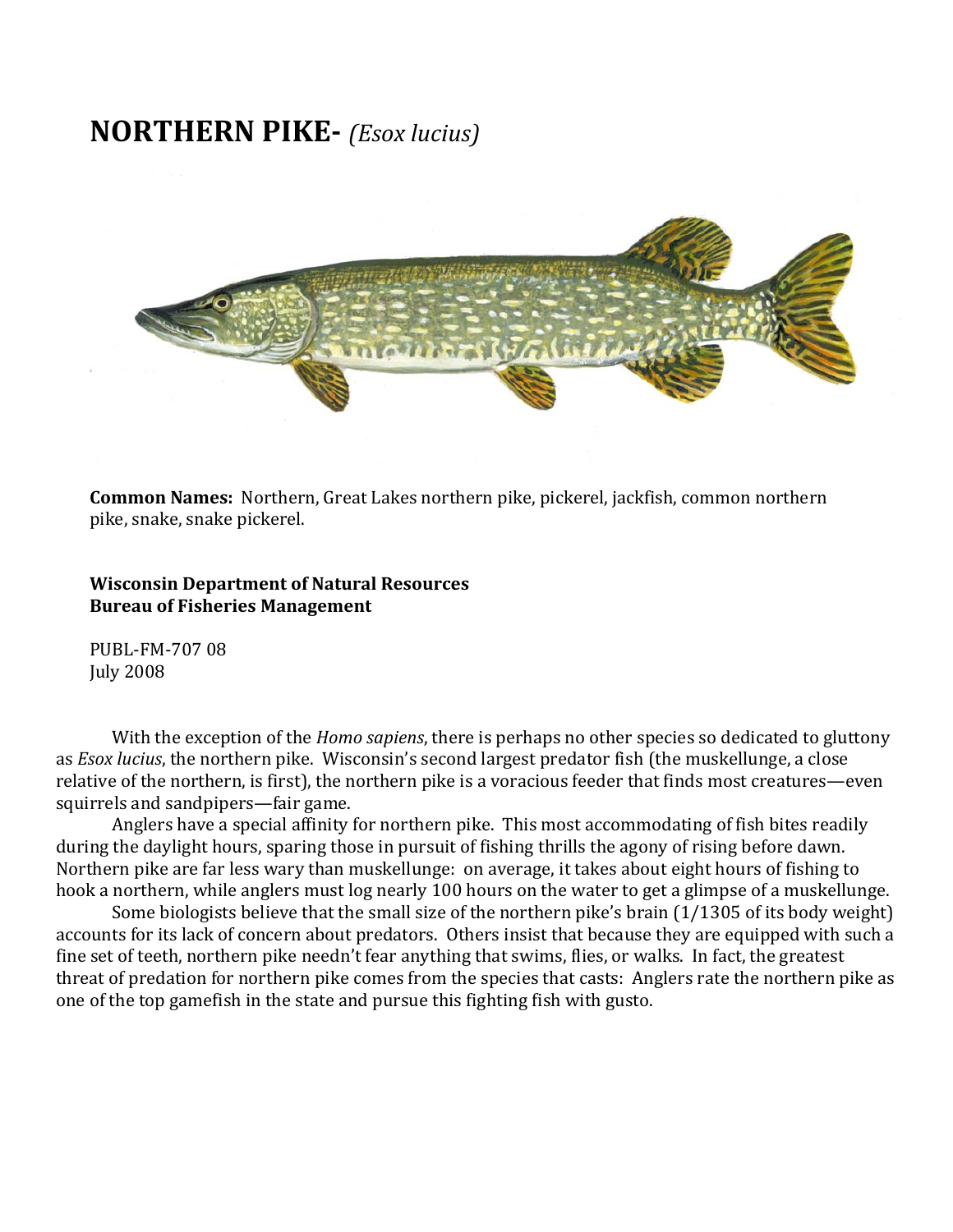**Identification:** Like its relative the muskellunge, the northern pike is a hard‐ muscled, tube‐shaped fish with an elongated body and a flat, duckbill snout. With its **dorsal** (on the back) and **anal** (behind the anus) **fins** set close to the **caudal** (tail) **fin**, the streamlined northern pike is capable of cutting through the water at speeds of 8-10 miles per hour as it seeks to devour nearby prey with its formidable teeth.

The northern pike's teeth are the stuff of legend. The **canines** (conical, pointed teeth) that ring the wide lower jaw and the short, sharp brushlike teeth that line the roof of the northern pike's mouth and tongue spell instant death to unwary prey.

The back, head and upper sides of the northern pike range in color from light to dark olive green—and northern pike are the only members of the northern pike family with light, bean‐shaped markings that run the length of the body in horizontal rows. Their pearly‐white bellies contrast sharply with their orange‐yellow, tiger‐striped fins. The caudal fin is moderately forked and the tips of all the northern pike's fins are rounded.

The northern pike is easily distinguished from the muskellunge by its bean‐shaped markings, rounded fins and scales that cover the whole cheek and the upper half of the **operculum** (gill cover). Northern pike have five to seven pores on each side of the lower jaw, while muskellunge have six to nine *(Fig. 1).*



*Fig. 1. Comparison between northern pike and muskellunge.* 

A cross of northern pike males and muskellunge females produces a hybrid known as the tiger muskellunge. "Tigers" have irregular light vertical bands on a dark background; rounded caudal, **pectoral** (on the side behind the gills) and **pelvic** (on the belly) **fins**; five to seven pores on each side of the lower jaw; and fully or partially scaled cheeks and partially scaled operculums.

Several Wisconsin lakes are home to the rare silver pike—a solid silver or gray mutant that has the same physical features as the northern pike but lacks distinctive northern pike coloring and markings.

**Distribution:** The northern pike is widely distributed throughout Wisconsin (except in the unglaciated southwest, where it is sparsely dispersed in large river systems and impoundments) and can be found in the waters that drain into lakes Michigan and Superior and the Mississippi River *(Fig. 2).* The fish is rarely hooked in the southeastern waters of the state, however, where populations are seriously depressed from fishing pressure that disruption of habitat—a sad fact, considering that one of the larger cities in the area, Kenosha, got its name from the Native American word for northern pike: "Kinoje" or "Ke‐no‐shay."

Northern pike are popular with anglers because they put up a good fight and are relatively easy to catch—and each year, about fifty percent of the northern pike population present at the beginning of the season will wind up on the end of hook. To offer continued opportunities for good northern pike fishing, the Department of Natural Resources annually stocks 10 to 20 million northern pike **fry** (newborn fish) and 25,000 to 60,000 northern pike fingerlings (6‐10 inches) in Wisconsin waters.

**Habits and Habitat:** Northern pike prefer shallow, cool water and are most abundant in shallow lakes with extensive weed beds. As lake waters warm during summer, northern pike often seek cooler waters near inlet streams or springs; in deep lakes, large northern pike can be found beating the head in the cooler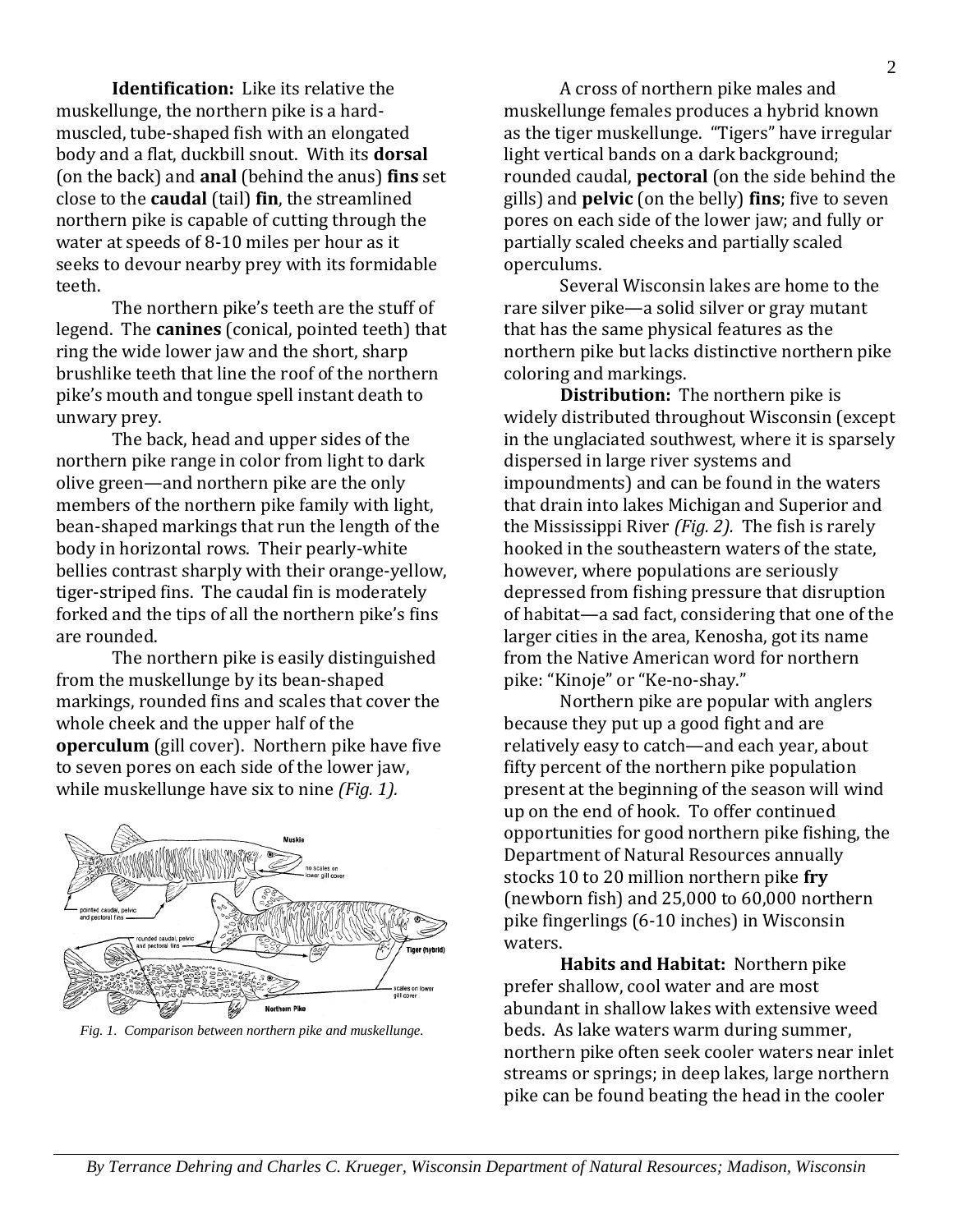depths near the bottom. They aren't called "northern pike" for nothing: this species is most active in cold water, and northern pike are caught more easily in winter than in summer. The hardy northern pike tolerates low oxygen levels and is less often a victim of **winterkill** (low oxygen and/or low temperature) conditions than other game fish.



*Fig. 2. Generalized distribution of northern pike in WI.* 

The secretive predator feeds by sight, lurking alone amid weed beds until unsuspecting prey swims by, then lunging out from under cover and snatching the prey with its powerful jaws. The size of the northern pike's prey perch or sucker, frog or shrew—is important: Northern pike have been known to choke on prey too large to swallow. Larger northern pike will also eat smaller northern pike. In short, the northern pike is a carnivore capable of eating any living vertebrate that can fit down its gullet.

Because northern pike bite less frequently in the "dog days" of summer, some anglers assume northern pike shed all of their teeth at that time each year. Careful observation has shown that the teeth are not shed entirely at any one time; rather, worn‐out or broken teeth are replaced as they are lost by new teeth, which grow alongside the old ones. With food supplies at a peak in August, the northern pike is generally well‐fed and less inclined to bite; the

fish also seek cooler, deeper waters in very hot weather and consequently are harder to reach.

**Life cycle:** Northern pike begin to spawn as soon as the ice begins to break up in the spring, in late March or early April. The fish migrate to their spawning areas late at night and the males will congregate there for a few days before spawning actually begins.

Marshes with grasses, sedges, rushes or aquatic plants and flooded wetlands are prime spawning habitat for northern pike. Mature females move into flooded areas where the water is 12 or less inches deep, followed by a "spawning group" of one to three males. The males curve their caudal fins and slap them against the female as she sheds her eggs and they release their **milt** (sperm). From 5 to 60 eggs will be released in each spawning act, which lasts from 3 to 10 seconds and will be repeated about once a minute for an hour or more. Many northern pike are injured by the vigorous fin slapping action; some die shortly after spawning is completed.

Due to predation by insects and other fish—including the northern pike itself—the number of eggs and fry will be reduced over 99% in the months that follow spawning, leaving only a fraction to survive to fall.

The eggs hatch in 12 to 14 days, depending on water temperature, and the fry begin feeding on **zooplankton** (microscopic aquatic animals) when they are about 10 days old. Small fish—darters, minnows, bass and perch juveniles—become part of the northern pike's diet when it reaches fingerling size; as the insatiable young fish grows, it will require five to six pounds of food for every pound of body weight it gains.

Northern pike grow most rapidly during the first two years of life, although the rate of growth will vary from lake to lake. Males may mature in 1 year, always in 2, with an average length of 16 to 18 inches; females may mature in 2 years, always in 3, at about 20 to 22 inches *(Fig. 3)*. Northern pike usually live about 7 years, although there have been reports of individuals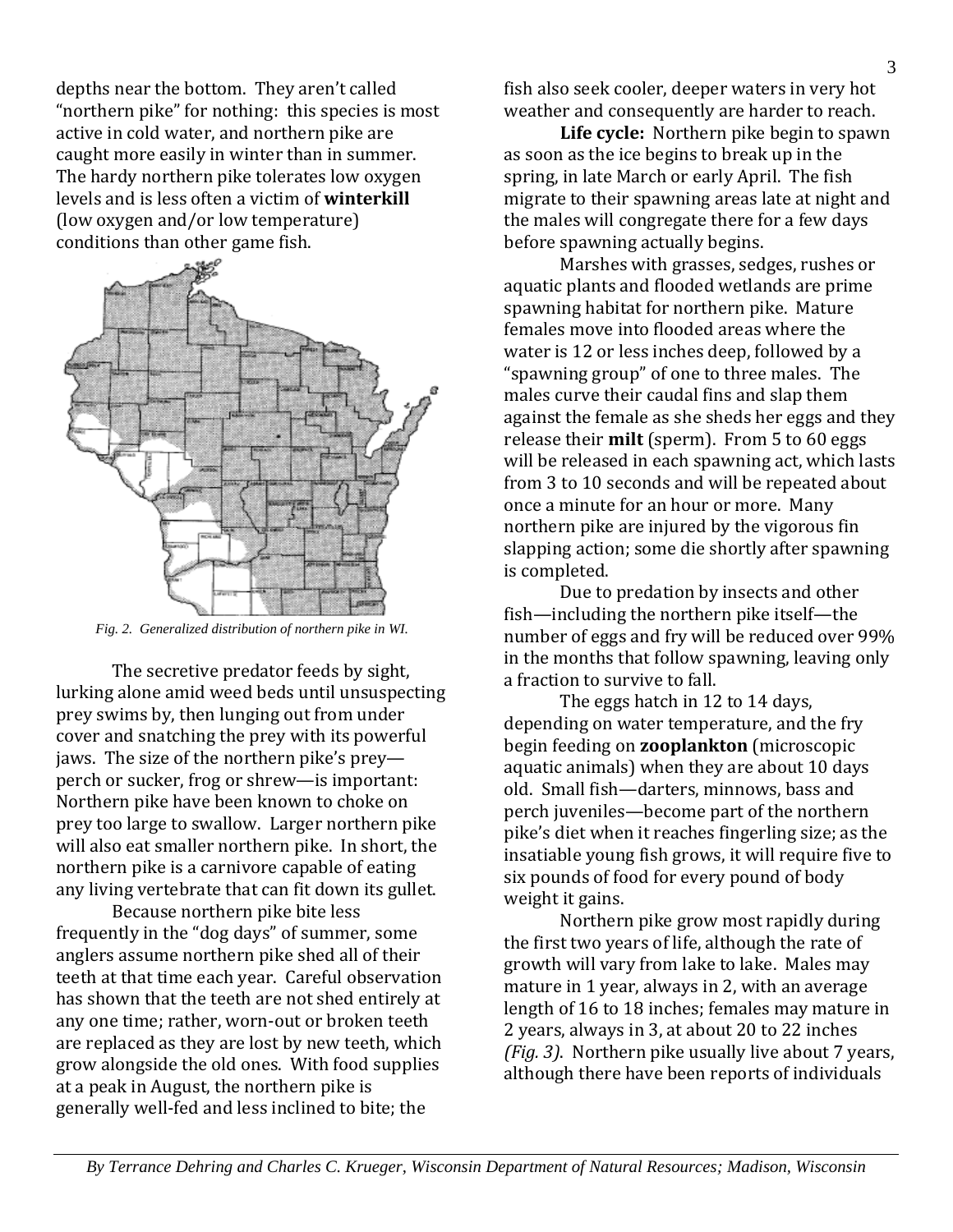surviving for 25 years in nature and 75 years in captivity.

| Age (years) | Length (inches) |
|-------------|-----------------|
|             | 10              |
| 2           | 18              |
| 3           | 25              |
|             | 28              |
| 5           | 32              |
| 6           | 35              |
|             |                 |



*Fig. 3. Comparison between males and females at maturity.* 

Northern pike fingerlings fall prey to aquatic mammals, waterfowl and diving birds, and many other fishes; the mortality rate is high. Yet those that survive do a more-than-creditable job of avenging those casualties by swimming to the top of the aquatic food chain, where they dominate all other species—muskellunge included.

**Fishing for northern pike:** There was a story going around way back when about a 19-foot, 550-pound, 267-year-old northern pike hauled out of a lake in Wurttemberg, Germany in 1497. The skeleton of this monster, preserved in the Cathedral

of Mannheim, was later found to contain vertebrae from several fish. But the Mannheim Hoax, as the story came to be called, has since fueled countless tales about northern pike bigger than Moby Dick just waiting to get a piece of some fool angler's bait (and a piece of the fool angler as well).

As fish stories go, this one is a considerable distance from the truth. Wisconsin's record northern pike was a 38-pounder hooked in Lake Puckaway in 1952; the national record is held by a 46-pound northern pike caught in a New York reservoir in 1940. Northern pike weighing 50 pounds and more have been caught in Europe within the past 15 years. Common northern pike catches in Wisconsin, however, are in the 18-20 inch, two-pound range—by Mannheim standards, hardly worth putting on a cracker.

The northern pike angler, then, is advised to leave the harpoon at home and come equipped with a sturdy rod; medium-weight line with a wire leader (to avoid severing a line on the northern pike's sharp teeth); a full complement of spoon-type lures, streamer flies, and other bait impostors *(Fig. 4)*; bobbers; and, if live bait is preferred, small suckers and chubs up to 8 inches in length. Tip-ups rigged so the fish can run with the bait work well during the ice fishing season.



*Fig. 4. Examples of baits and lures.* 

Fish for northern pike in marshy areas or weed beds when the water is cool—the best times are late spring and early summer, late summer and